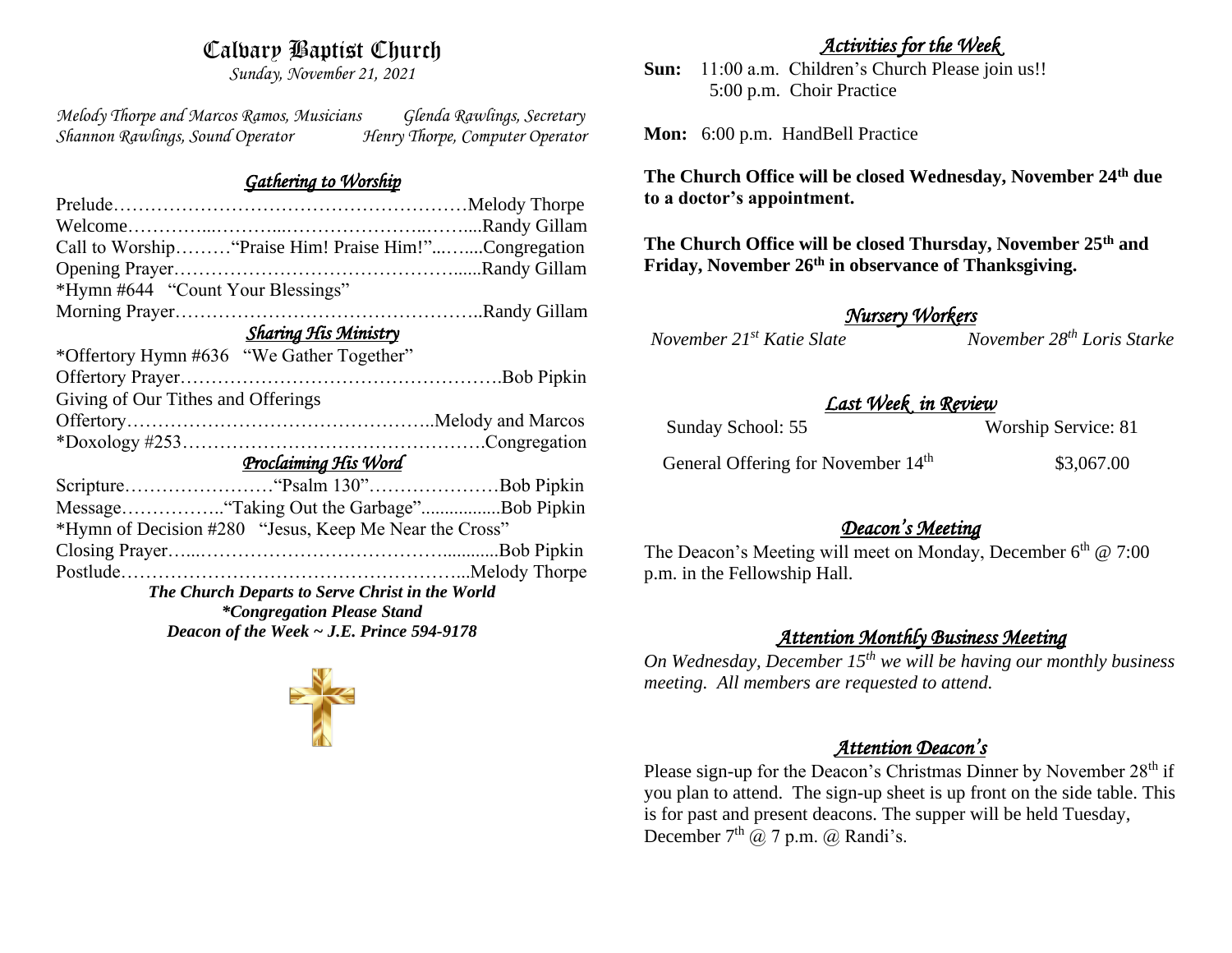#### *Shoebox Donation*

*Given in memory of Lorene Ferguson by: Ernest, Diane & Brenda*

#### *Other Donations*

*Given in memory of Mable Robbins by: Johnny & Jackie Brna Billy & Sonja Soles Jim & Elsie Rice*

*Given in memory of Howard Morris by: Fritz & Jackie Prasse Jim & Elsie Rice*

*Given in memory of Kandi Bryant Poarch by: Jim & Elsie Rice*

*Given in memory of Spencer Anderson by: Jim & Elsie Rice*

> *Given in memory of Tim Rice by: Jim & Elsie Rice*

> > *God bless our country!*

### *Meals of Comfort*

*Given in memory of Mable Robbins by: Arlene Staton*



*Church Office: 634-3215 Church Email: [calvarybc1@verizon.net](mailto:cbcemporiaoffice@gmail.com)*

*Church Website[:www.calvarybaptistemporia.org](http://www.calvarybaptistemporia.org/)*

*Bob Pipkin Email: [jrpipkin3@gmail.com](mailto:jrpipkin3@gmail.com) and Cell: 757-418-1243*